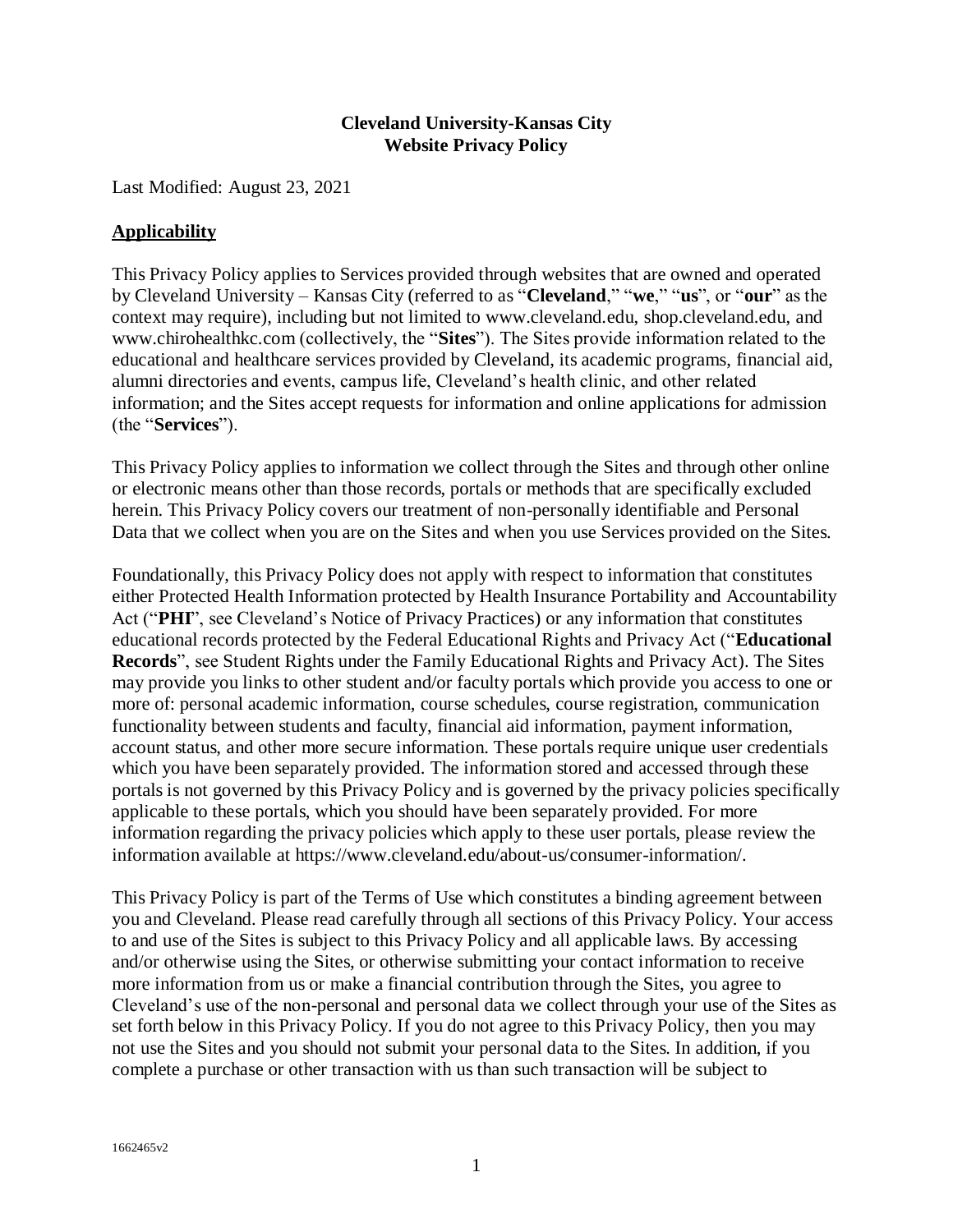additional terms and conditions which you will agree to when you complete such transaction ("**Terms of Sale**").

# **Information We Collect About You and How We Collect It**

We collect several types of information from and about users of our Sites, including information:

- By which you may be personally identified, such as name, postal address, e-mail address, telephone number, social security number or any other identifier by which you may be contacted online or offline ("**Identifiers**");
- Information about that is associated with Personal Data and is therefore identifiable information, including any interests, work experience, criminal history, citizenship, previous education history with a Cleveland school or other schools, and any other information that you provide to us that is associated with an Identifier (collectively with the Identifiers, "**Personal Data**")
- That is about you but individually does not identify you, such as demographic or interest information that is not identifiable; and/or
- About your internet connection, the equipment you use to access our Sites, and usage details.

We collect this information:

- Directly from you when you provide it to us.
- Automatically as you navigate through the site. Information collected automatically may include usage details, IP addresses, and information collected through cookies, web beacons, and other tracking technologies.
- In certain cases, from third parties, for example, our business partners.

# **Information You Provide to Us**

The information we collect on or through our Sites may include:

- Information that you provide by filling in forms on our Sites. This includes information provided at the time of registering to use our Sites, applying for admission (to the extent not an Educational Record), purchasing products or conducting other transactions, posting material, or requesting further services. We may also ask you for information when you enter a contest or promotion sponsored by us, and when you report a problem with our Sites.
- Records and copies of your correspondence (including email addresses), if you contact us.
- Your responses to surveys that we might ask you to complete for research purposes.
- Details of transactions you carry out through our Sites and of the fulfillment of your orders. You may be required to provide financial information before placing an order through our Sites.
- Your search queries on the Sites.

You also may provide information to be published or displayed (hereinafter, "posted") on public areas of the Sites, or transmitted to other users of the Sites or third parties (collectively, "**User Contributions**"). Your User Contributions are posted on and transmitted to others at your own risk. Although we limit access to certain pages, please be aware that no security measures are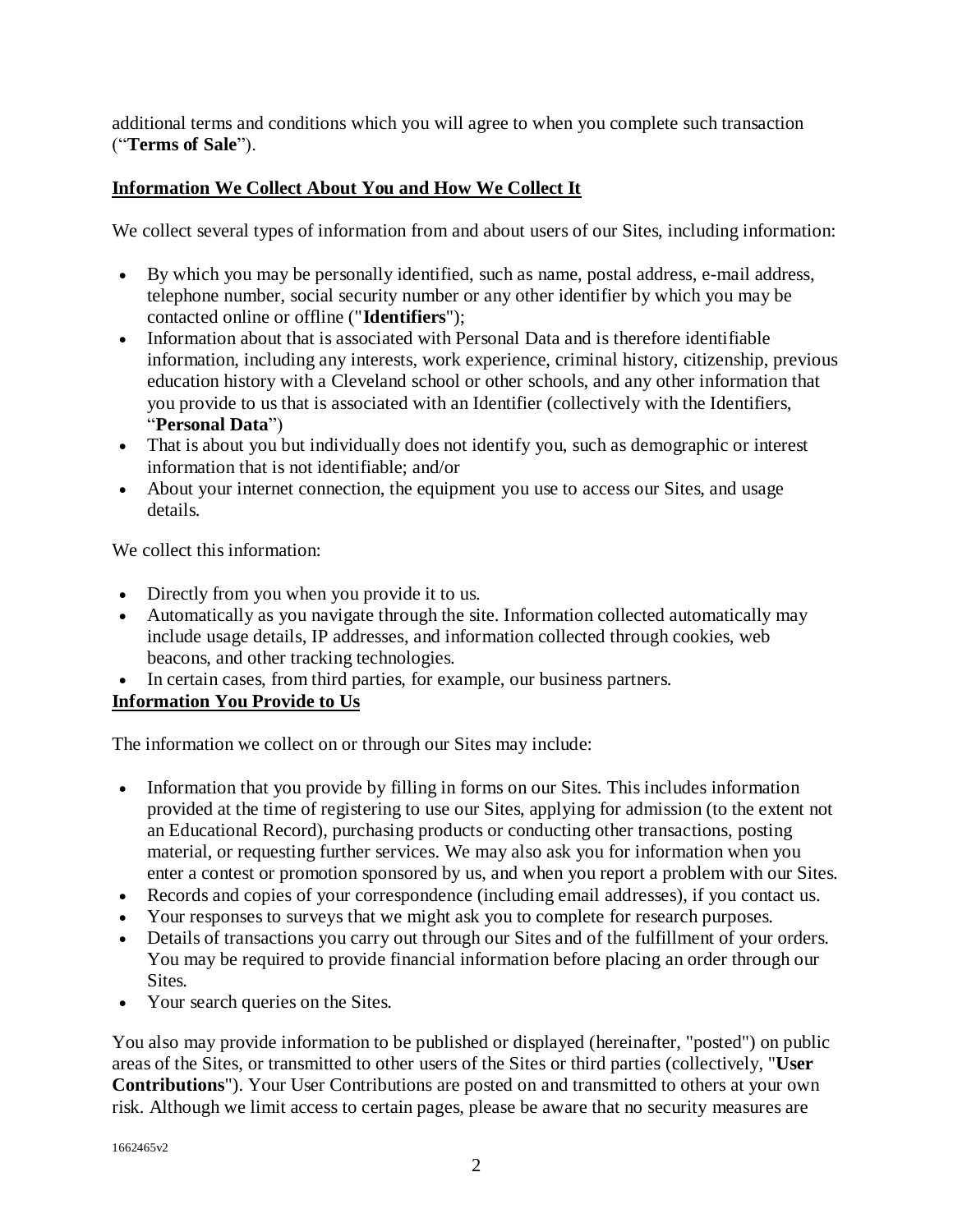perfect or impenetrable. Additionally, we cannot control the actions of other users of the Sites with whom you may choose to share your User Contributions. Therefore, we cannot and do not guarantee that your User Contributions will not be viewed by unauthorized persons.

## **Information We Collect Through Automatic Data Collection Technologies**

As you navigate through and interact with our Sites, we may use automatic data collection technologies to collect certain information about your equipment, browsing actions, and patterns, including:

- Details of your visits to our Sites, including traffic data, location data, logs, and other communication data and the resources that you access and use on the Sites.
- Information about your computer and internet connection, including your IP address, operating system, and browser type.

The information we collect automatically may include Personal Data or we may maintain it or associate it with Personal Data we collect in other ways or receive from third parties. It helps us to improve our Sites and to deliver a better and more personalized service, including by enabling us to:

- Estimate our audience size and usage patterns.
- Store information about your preferences, allowing us to customize our Sites according to your individual interests.
- Speed up your searches.
- Recognize you when you return to our Sites.

The technologies we use for this automatic data collection may include:

- Cookies (or browser cookies). A cookie is a small file placed on the hard drive of your computer. You may refuse to accept browser cookies by activating the appropriate setting on your browser. However, if you select this setting you may be unable to access certain parts of our Sites. Unless you have adjusted your browser setting so that it will refuse cookies, our system will issue cookies when you direct your browser to our Sites.
- Flash Cookies. Certain features of our Sites may use local stored objects (or Flash cookies) to collect and store information about your preferences and navigation to, from, and on our Sites. Flash cookies are not managed by the same browser settings as are used for browser cookies.
- Web Beacons. Pages of our Sites and our e-mails may contain small electronic files known as web beacons (also referred to as clear gifs, pixel tags, and single-pixel gifs) that permit Cleveland, for example, to count users who have visited those pages or opened an email and for other related website statistics (for example, recording the popularity of certain website content and verifying system and server integrity).

Some content or applications, including advertisements, on the Sites may be served by thirdparties, including advertisers, ad networks and servers, content providers, and application providers. These third parties may use cookies alone or in conjunction with web beacons or other tracking technologies to collect information about you when you use our Sites. The information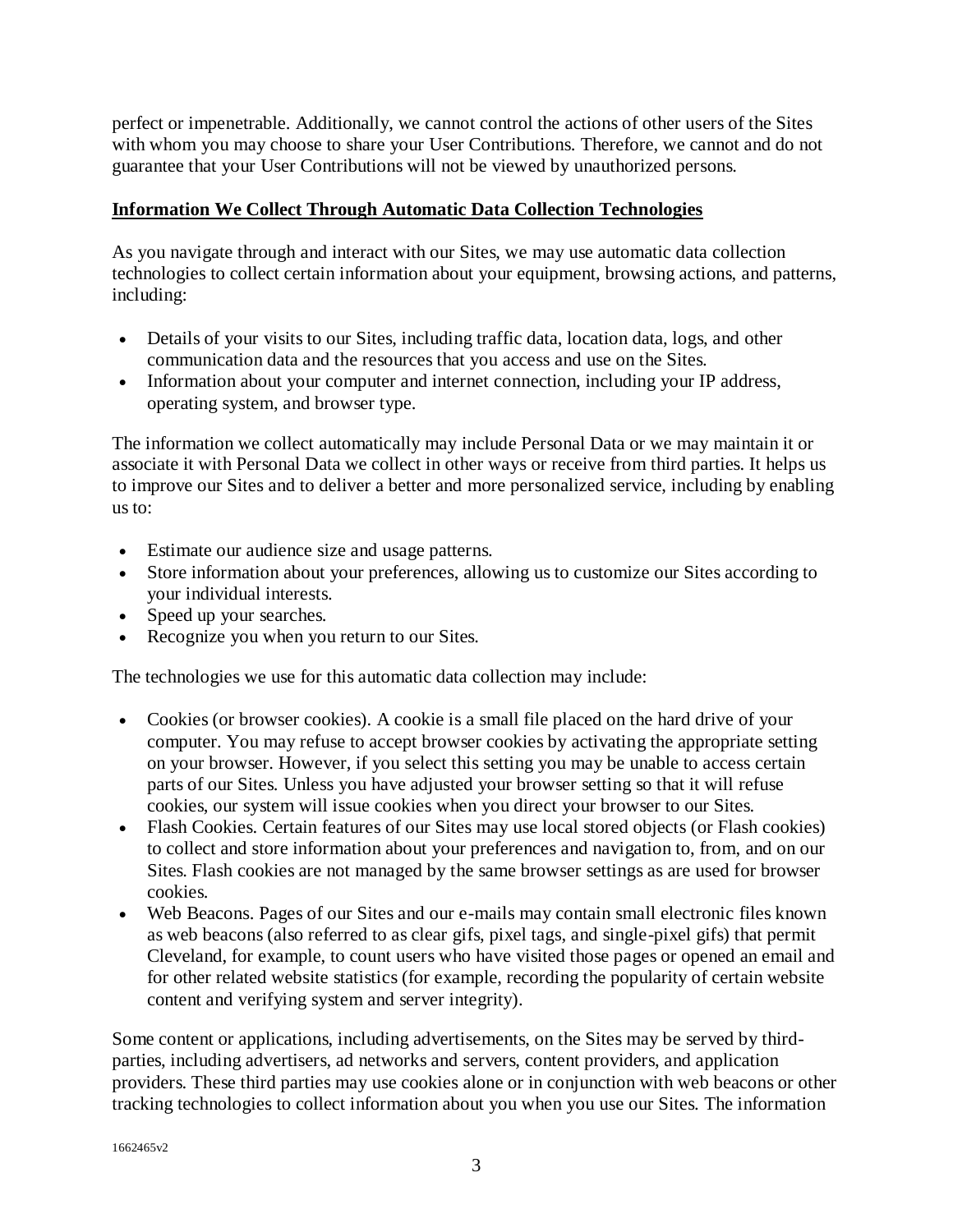they collect may be associated with your personal information or they may collect information, including personal information, about your online activities over time and across different websites and other online services. They may use this information to provide you with interestbased (behavioral) advertising or other targeted content. We do not control these third parties' tracking technologies or how they may be used. If you have any questions about an advertisement or other targeted content, you should contact the responsible provider directly. For information about how you can opt out of receiving targeted advertising from many providers, see Choices About Your Information.

## **How We Use Your Information.**

We use information that we collect about you or that you provide to us, including Personal Data:

- To present our Sites and their contents to you.
- To provide you with information, products, or services that you request, order, or purchase from us.
- To fulfill any other purpose for which you provide it.
- To provide you with notices about your account(s) with us.
- To carry out our obligations and enforce our rights arising from any contracts entered into between you and us, including for billing and collection.
- To notify you about changes to our Sites or any products or services we offer or provide though it.
- To allow you to participate in interactive features on our Sites.
- To contact you about our own and third-parties' goods and services that may be of interest to you.
- In any other way we may describe when you provide the information.
- For any other purpose with your consent.

### **Information Sharing and Disclosure**

We may disclose aggregated information about our users, and information that does not identify any individual, without restriction.

We may disclose Personal Data that we collect or you provide as described in this Privacy Policy:

- To our subsidiaries and affiliates.
- To contractors, service providers, and other third parties we use to support our operations (including cloud service providers, analytics providers, payment processors, and other parties that support our operations both online and offline).
- To a buyer or other successor in the event of a merger, divestiture, restructuring, reorganization, dissolution, or other sale or transfer of some or all of Cleveland's assets, whether as a going concern or as part of bankruptcy, liquidation, or similar proceeding, in which personal information held by Cleveland about our sites' users is among the assets transferred.
- To fulfill the purpose for which you provide it.
- For any other purpose disclosed by us when you provide the information.
- With your consent.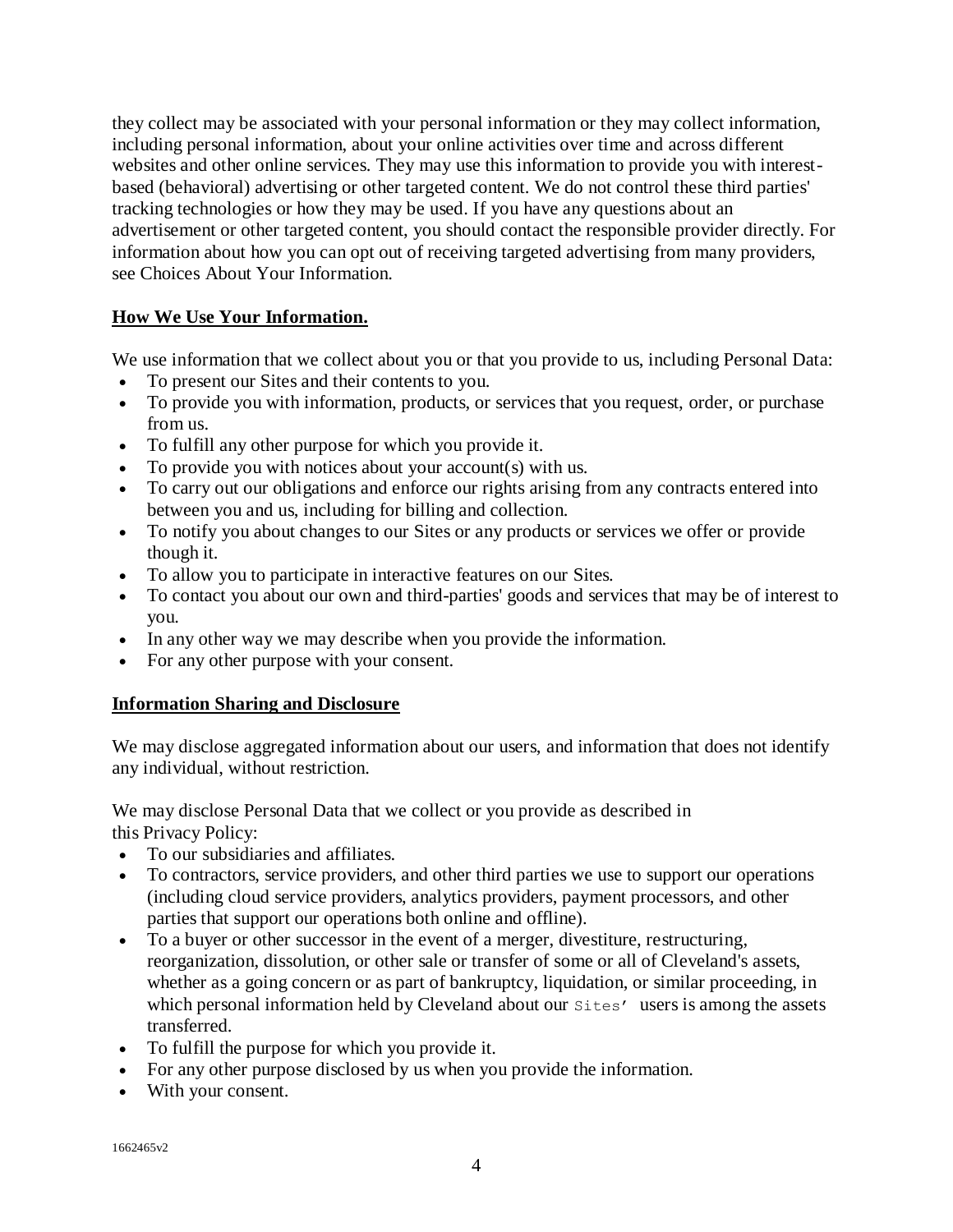We may also disclose your Personal Data:

- To comply with any court order, law, or legal process, including to respond to any government or regulatory request.
- To enforce or apply our Terms of Use and Terms of Sale and other agreements, including for billing and collection purposes.
- If we believe disclosure is necessary or appropriate to protect the rights, property, or safety of Cleveland, our customers, or others. This may include exchanging information with other companies and organizations for the purposes of fraud protection and credit risk reduction.

In the event you voluntarily share personal or sensitive information on a message board, comments section, or in a chat room offered by the Sites, please be advised that such information may be collected and used by the other users of the Sites who have access to such message boards, comment sections and chat rooms. Cleveland shall have no liability resulting from the misuse of information you voluntarily share during your use of the Sites. Cleveland shall have no obligation to police the message boards, comment sections and chat rooms, but has the ability to remove such information at any time in its sole discretion.

## **Choices about Your Information**

Changes: Upon your written request, we will remove that information from our database or change or correct personal data that you state is erroneous in accordance with applicable regulatory or other legal requirements. You should understand, however, that information about you in our database might come from a number of sources.

Tracking Technologies: You can set your browser to refuse all or some browser cookies, or to alert you when cookies are being sent. If you disable or refuse cookies, please note that some parts of this site may then be inaccessible or not function properly.

Promotional Offers from Cleveland. If you do not wish to have your contact information used by Cleveland to promote our own or third parties' products or services, you can opt-out by contacting us at the address below and request to be removed from our mailing list.. If we have sent you a promotional email, you may unsubscribe from future promotional email distributions by following the unsubscribe instructions in such emails. This opt out does not apply to information provided to Cleveland as a result of a product purchase, product service experience, any Educational Records or other transactions.

Third Parties: We do not control third parties' collection or use of your information to serve interest-based advertising. However, these third parties may provide you with ways to choose not to have your information collected or used in this way. You can opt out of certain targeted ads by visiting the Network Advertising Initiative at<https://optout.networkadvertising.org/> and the Digital Advertising Alliance at [https://optout.aboutads.info/.](https://optout.aboutads.info/)